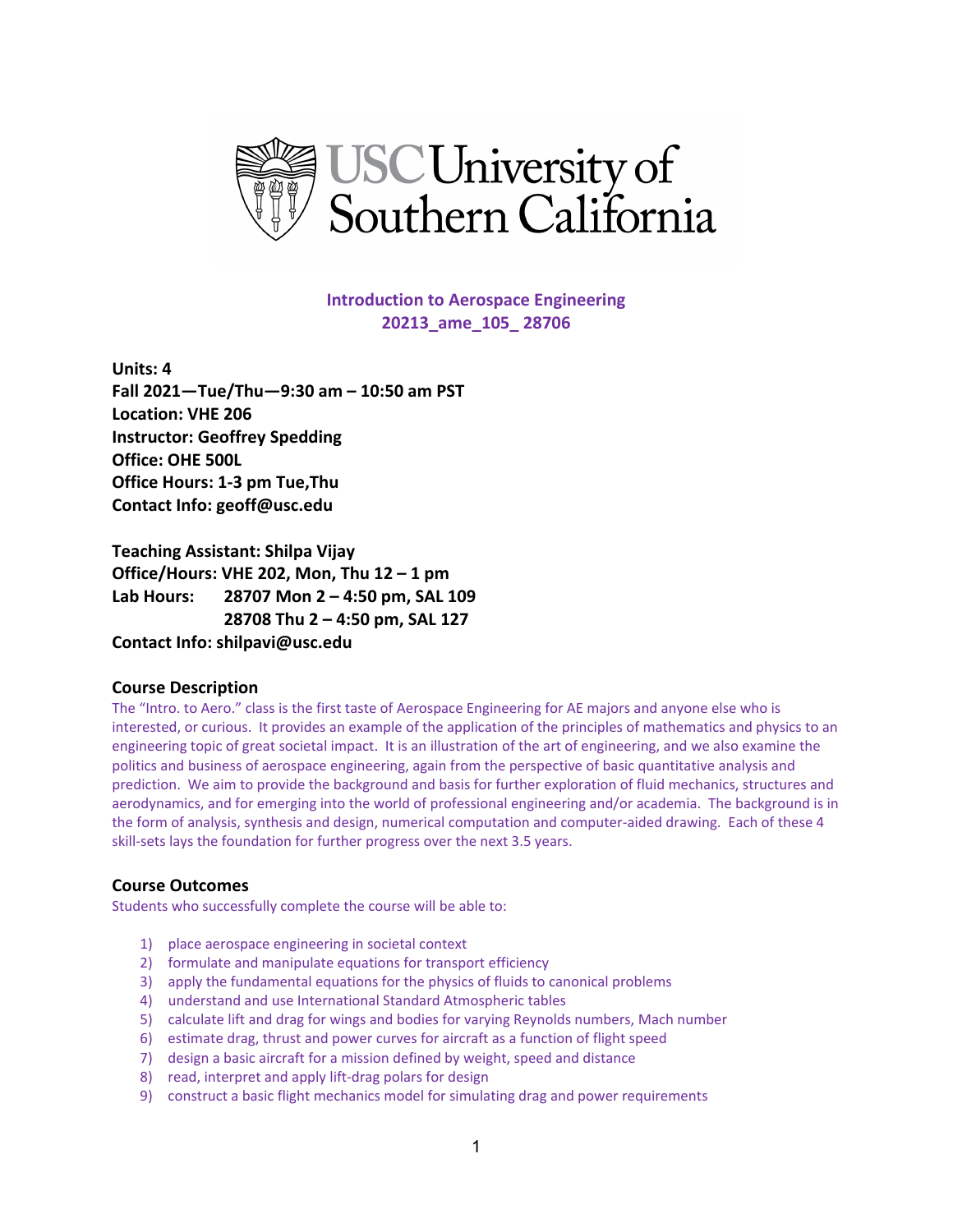- 10) make detailed Re-dependent drag estimates for an entire aircraft, predicting range and endurance
- 11) design a vehicle that is passively stable in pitch and yaw
- 12) design and describe parts in a Computer Aided Drawing (CAD) program
- 13) produce parts assemblies
- 14) generate simple Matlab scripts to calculate and render data
- 15) make clear, concise and quantitative statements about engineering data

### **Course Notes**

This class is flipped, and there are no lectures in the traditional sense. The course is divided into 15 course modules, each corresponding to an identified topic (e.g. flight mechanics, high-speed flight). Covering the course modules m1-15, there are about 70 short movie segments, each one concentrating on one important idea. The movie segments are called 'nuggets' – bite-sized presentations of core concepts in the course. Each topic also has hand-written notes, as if compiled by the perfect student consuming the nuggets. The movies and notes comprise the main course material, and the students watch and read these before the live class session, which is now turned into a discussion on the material. In most Discussion Sessions, there will be an in-class short quiz, which will be based on the previously-viewed material. Depending on the depth of this quiz (some will be 10 minutes, other may be 40 minutes), it may somewhat, or completely replace a proposed take-home assignment.

### **Communication & technology**

The class is hosted on Blackboard (BB). BB hosts also the online assignments. Assignments are due one week following their release online. All general and technical questions should be addressed to the Discussion Board (DB) on BB. All electronic communications will be answered within 24 hours, except at weekends. Usually the response time is under 2 hours. Students are encouraged to hold themselves to this standard so that group work can be efficient. Groups are defined and enabled on BB. **In most assignments, group participation is encouraged**.

### **Technological Proficiency and Hardware/Software Required**

We assume that every student has access to Microsoft Office (which is provided free by the University) and/or a Google equivalent, or Overleaf (for LaTeX), so that typeset documents and spreadsheets can be generated and submitted. We will also assume the ability to scan documents (usually containing hand-written equations), for which a standard smartphone is sufficient.

#### **USC technology rental program**

We realize that attending classes online and completing coursework remotely requires access to technology that not all students possess. If you need resources to successfully participate in your classes, such as a laptop or internet hotspot, you may be eligible for the university's equipment rental program. To apply, please [submit an](https://studentbasicneeds.usc.edu/resources/technology-assistance/)  [application.](https://studentbasicneeds.usc.edu/resources/technology-assistance/) The Student Basic Needs team will contact all applicants in early August and distribute equipment to eligible applicants prior to the start of the fall semester.

#### **USC Technology Support Links**

[Zoom information for students](https://keepteaching.usc.edu/start-learning/) [Blackboard help for students](https://studentblackboardhelp.usc.edu/) [Software available to USC Campus](https://software.usc.edu/)

### **Required Materials**

Every student must have a copy of the textbook 'Introduction to Flight' by J. Anderson. There are numerous editions, each one more expensive than the last. The course materials and references to this text are organized so that any edition from the  $4<sup>th</sup>$  onwards will suffice. Any online edition is also acceptable.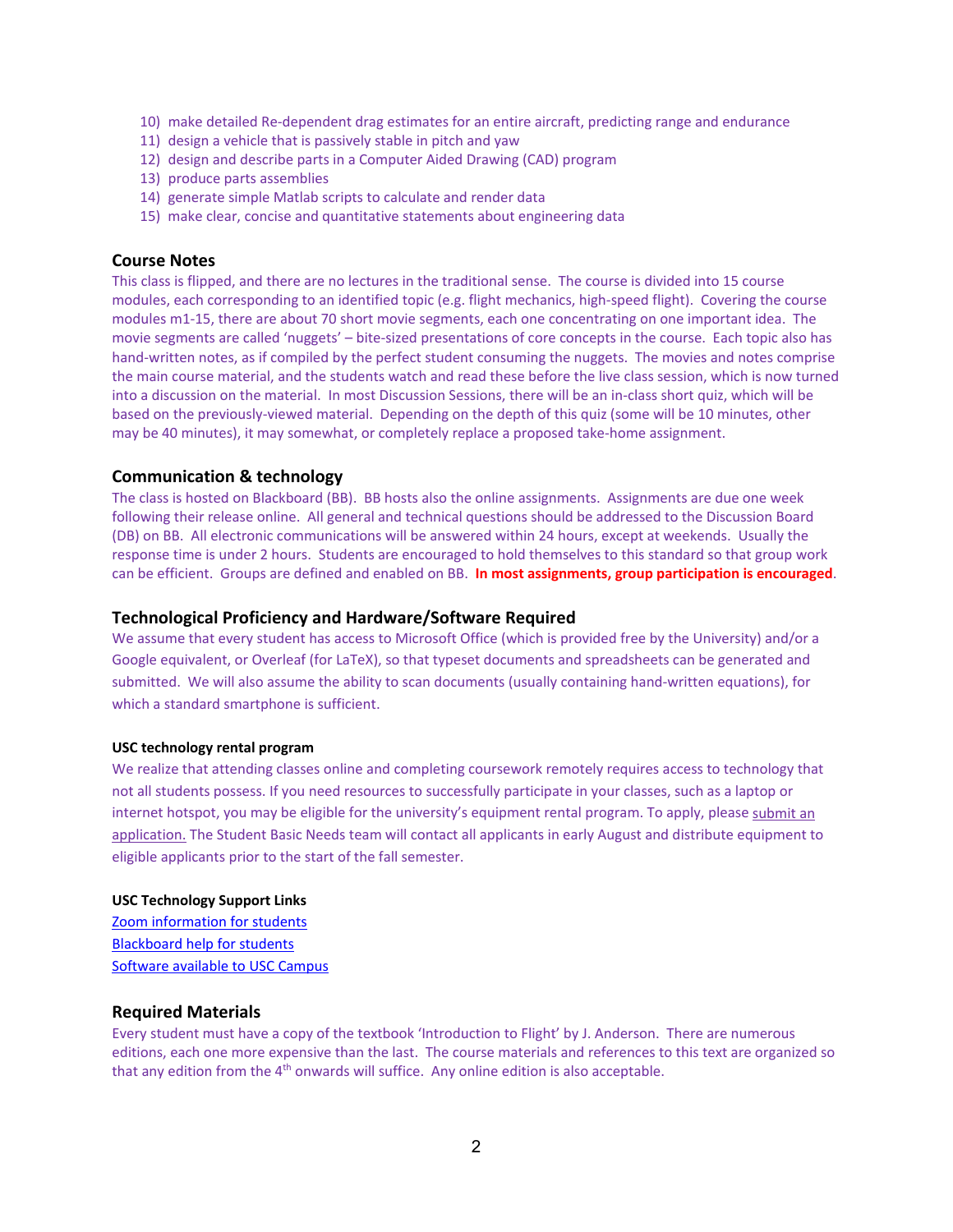## **Optional Materials**

There is an optional textbook, 'The Simple Science of Flight' by H. Tennekes. No course material depends on it, but it is highly encouraged because it expands the scope of the class, while being completely in line with the main themes of the course. It also costs about \$15.

## **Description and Assessment of Assignments**

Assignments are aligned with the learning objectives, meaning that each assignment serves to measure student performance on at least one learning objective. The following is a complete list of expected assignments**.** hw denotes a homework assignment, e*n* an exam. Lab1-3 are the main assignments for the graphics/CAD lab.

1) hw1: cost of transport and real aircraft specifications

- 2) hw2: computing the standard atmosphere
- 3) hw3: interim summary -- online
- 4) hw4: 2D airfoils and aircraft applications
- 5) hw5: airfoil geometry and Reynolds number
- 6) hw6: a simple computer model of flight vs. speed
- 7) hw7: flight performance analysis
- 8) hw8: model predictions for a model glider
- 9) hw9: practical glider flight tests and a scientific report
- 10) e1 mid-term exam: from basic aerodynamics to viscous boundary layers
- 11) e2 final exam: everything, including stability and high-speed flight

Here is how the assignments map onto the course outcomes:

| Student learning<br>outcome | Graded assignments     |  |  |
|-----------------------------|------------------------|--|--|
| 1                           | hw1, 4                 |  |  |
| $\overline{2}$              | hw1, e1,2              |  |  |
| 3                           | hw2, 3, e1,2           |  |  |
| $\overline{4}$              | hw2, e1,2              |  |  |
| 5                           | hw5, 8, 9, e1,2        |  |  |
| 6                           | hw6, 9, e1,2           |  |  |
| 7                           | hw6, 7, e1,2           |  |  |
| 8                           | hw5, 9, e1,2           |  |  |
| 9                           | hw <sub>6</sub>        |  |  |
| 10                          | hw <sub>8</sub> , 9    |  |  |
| 11                          | e <sub>2</sub>         |  |  |
| 12                          | lab1                   |  |  |
| 13                          | lab <sub>2</sub>       |  |  |
| 14                          | lab <sub>3</sub>       |  |  |
| 15                          | hw1, 4, 6, 8, 9, e1, 2 |  |  |

Every homework is accompanied at the time of its publication with a detailed grading template, which is then used to score the result. For every homework there is a dedicated BlackBoard discussion section, which is monitored by the Instructor.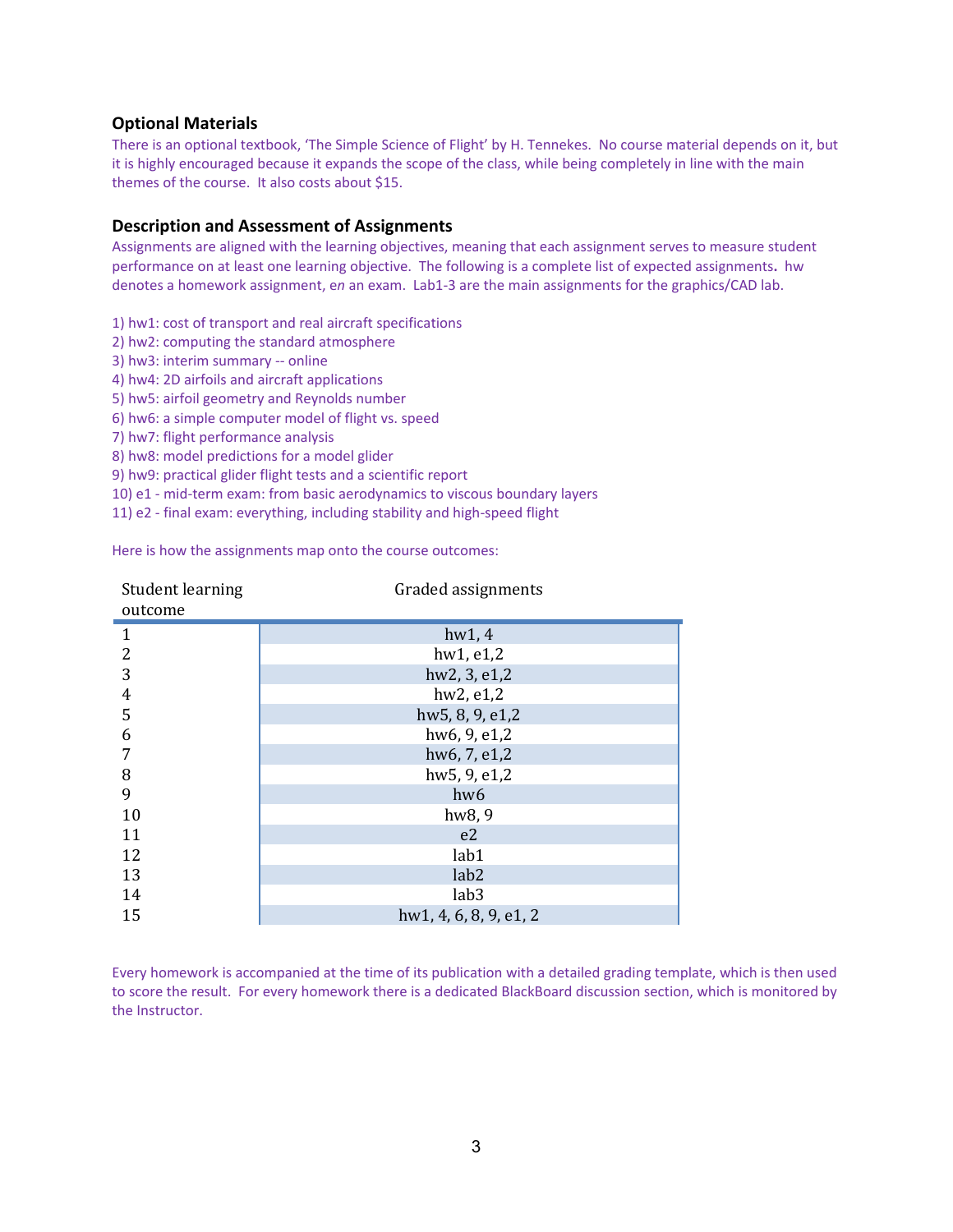### **Grading Breakdown**

This is an estimate of how the grade for the class is distributed amongst the various assignments. It is an initial estimate only, as the actual weights will depend slightly on adaptations to the class progress during the semester. Hw8 & 9 are important, and act as capstones projects for the class as a whole. Hw8 is a theoretical/numerical model which is then combined with flight tests in hw9.

| <b>Assignment</b>   | % of Grade |
|---------------------|------------|
| $Hw1-7$             | 25         |
| Hw8, 9              | 25         |
| <b>Graphics lab</b> | 10         |
| Mid-term            | 20         |
| Final               | 20         |
| Total               | 1 በ(       |

### **Assignment Submission**

Assignments are published on Blackboard at 9am every Thursday. Submission must be by PDF, properly scanned and formatted as necessary. Raw images and photos will not be accepted. Multiple submissions can be posted during the week the homework is live, and only the last one will be read and graded. Submissions are through BlackBoard, which also maintains the live Gradebook.

### **Grading Timeline**

Every homework will be graded within one week of submission. A review of the grading will typically be given on the Tuesday Discussion Session.

### **Late work**

Each homework score is reduced by 10% for every day late. I usec late counts as one day. There are no exceptions to this rule.

## **Academic integrity**

Take-home homeworks put an extra emphasis on honesty and academic integrity. In homeworks, the default is that collaboration is allowed, and encouraged, provided the names of all collaborators are clearly noted at the time of homework submission. Class quizzes and exams are in person.

### **Synchronous session recording notice**

Discussion sessions (class) will be recorded and provided to all students asynchronously. This happens automatically through BlackBoard-hosted zoom meetings.

### **Sharing of course materials outside of the learning environment**

USC has a policy that prohibits sharing of any synchronous and asynchronous course content outside of the learning environment.

*SCampus Section 11.12(B)* 

Distribution or use of notes or recordings based on university classes or lectures without the express permission of *the instructor for purposes other than individual or group study is a violation of the USC Student Conduct Code. This includes, but is not limited to, providing materials for distribution by services publishing class notes. This restriction on unauthorized use also applies to all information, which had been distributed to students or in any way had been displayed for use in relationship to the class, whether obtained in class, via email, on the Internet or via any other media. (SeeSection C.1 Class Notes Policy).*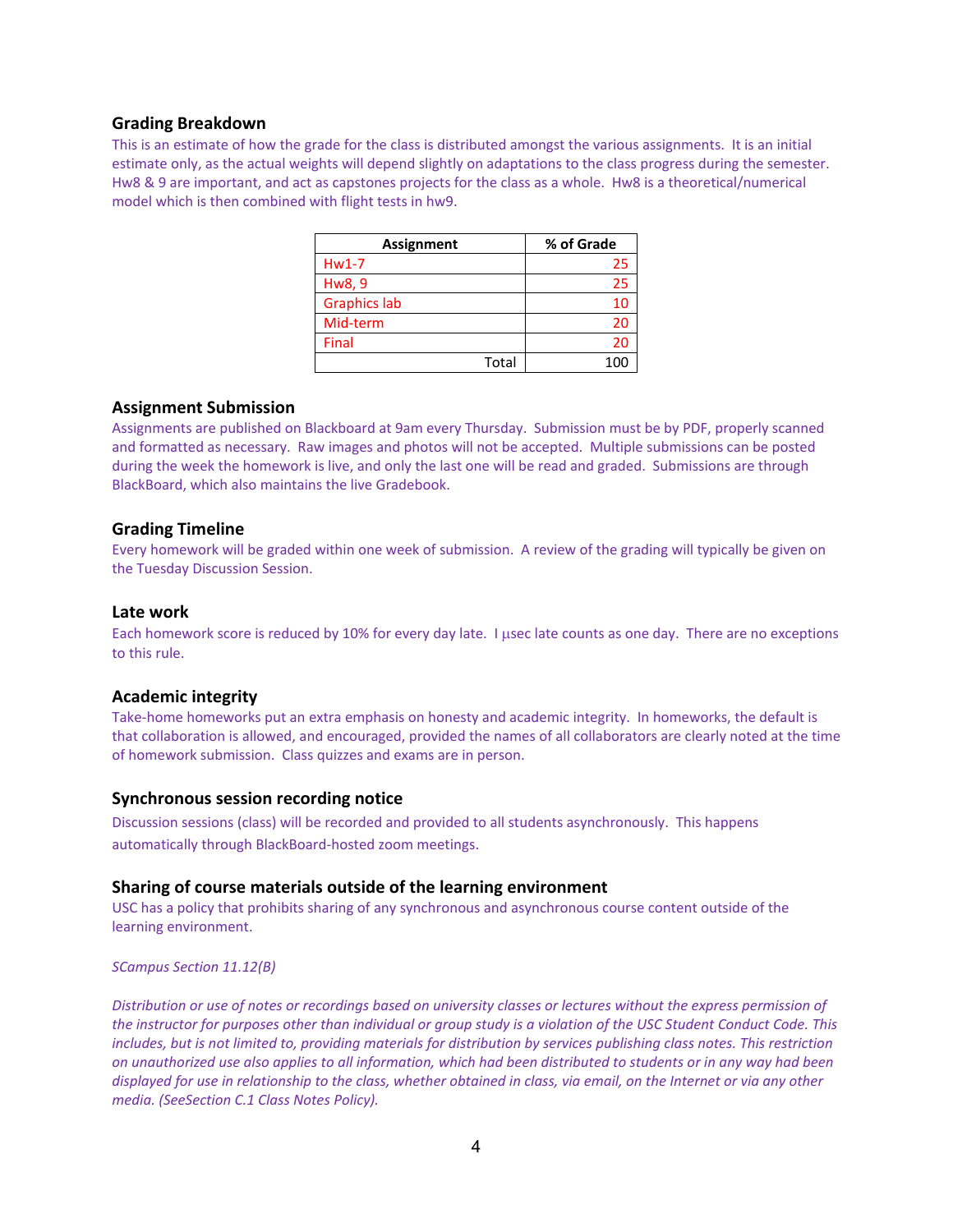# **Course Schedule**

| <b>Week</b>    | <b>Dates</b>               | <b>Discussion Topic</b>                                           | notes & movies                          |
|----------------|----------------------------|-------------------------------------------------------------------|-----------------------------------------|
| 1              | Aug 24, 26                 | Introduction/Engineering Fundamentals                             | M0-Introduction<br>M1-Physics of Fluids |
| $\overline{2}$ | Aug 31, Sep 2              | Aerostatics/Standard Atmosphere<br>begin Graphics Lab             | M2-Aerostatics<br>M3-ISA                |
| 3              | Sep 6<br>Sep 7, 9          | <b>Labor Day</b><br>Basic & practical Aero.                       | M4-Aerodynamics                         |
| 4              | Sep 14, 16                 | Airfoils                                                          | M5-Applied Aerodynamics<br>M6-Airfoils  |
| 5              | Sep 21, 23                 | Wings                                                             | M7-Wings                                |
| 6              | Sep 28, 30                 | Real wings, real drag<br>last week of Graphics Lab                | M8-AeroDesign                           |
| 7              | Oct 5, 7                   | Viscosity/Boundary Layers<br>first week of Glider Build           | M9-Viscous Flows                        |
| 8              | Oct 12                     | Separation/turbulence<br>Fall recess (Oct 14,15)                  | M10-Turbulence                          |
| 9              | Oct 19, 21                 | Turbulence, MT<br><b>MidTerm</b>                                  | MT prep                                 |
| 10             | Oct 26, 28                 | <b>Flight Mechanics 1</b><br><b>Flight Mechanics 2</b>            | M11-Flight Mechanics<br>M12-Gliding     |
| 11             | Nov 2, 4                   | Range and Endurance                                               | M13-RangeEndurance                      |
| 12             | Nov 9, 11<br><b>Nov 12</b> | <b>Stability and Control</b><br><b>Glider Flight Tests (6 am)</b> | M14-StabilityControl                    |
| 13             | Nov 16, 18                 | High-speed flight                                                 | M15-HighSpeed                           |
| 14             | Nov 23, 25                 | <b>Thanksgiving Break</b>                                         | no class                                |
| 15             | Nov 30, Dec 2              | Summary and review                                                | <b>Glider report due 12/02</b>          |
|                | Thu, Dec 9                 | Final Exam $(11 am - 1 pm)$                                       | VHE 206 (in person)                     |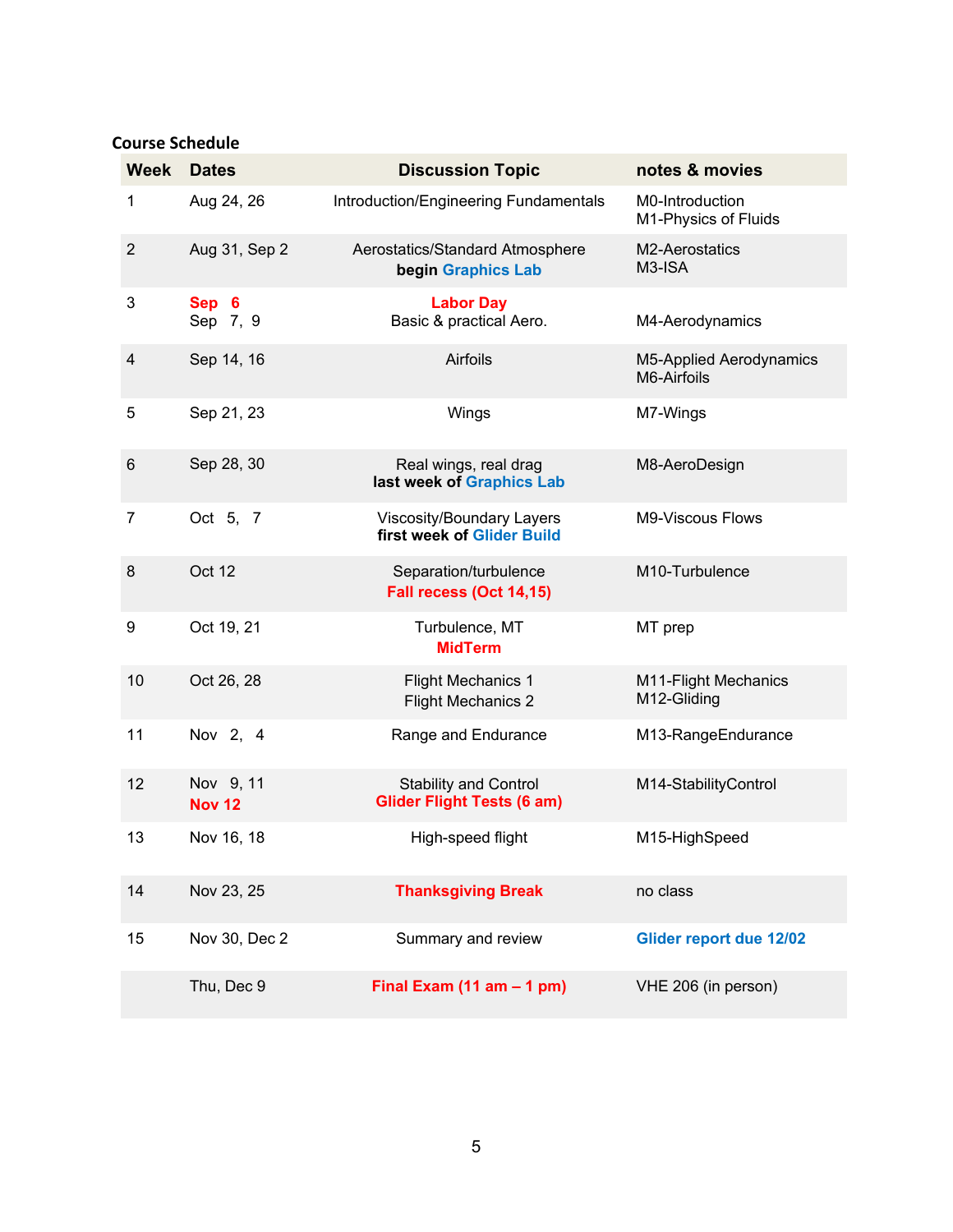## **Course evaluation**

Course evaluation occurs at the end of the semester university-wide. It is an important review of your class experience. The instructor reads all the compiled statistical data, and every personal (but anonymous) comment. We We work hard, months in advance, to design this course to be both challenging and fun. Help us make continuous improvements by thinking about the class and giving evaluations and comments about its various components.

## **Statement on Academic Conduct and Support Systems**

## **Academic Conduct:**

Plagiarism – presenting someone else's ideas as your own, either verbatim or recast in your own words – is a serious academic offense with serious consequences. Please familiarize yourself with the discussion of plagiarism in SCampus in Part B, Section 11, "Behavior Violating University Standards" [policy.usc.edu/scampus-part-b.](https://policy.usc.edu/scampus-part-b/) Other forms of academic dishonesty are equally unacceptable. See additional information in SCampus and university policies on scientific misconduct[, policy.usc.edu/scientific](http://policy.usc.edu/scientific-misconduct)[misconduct.](http://policy.usc.edu/scientific-misconduct)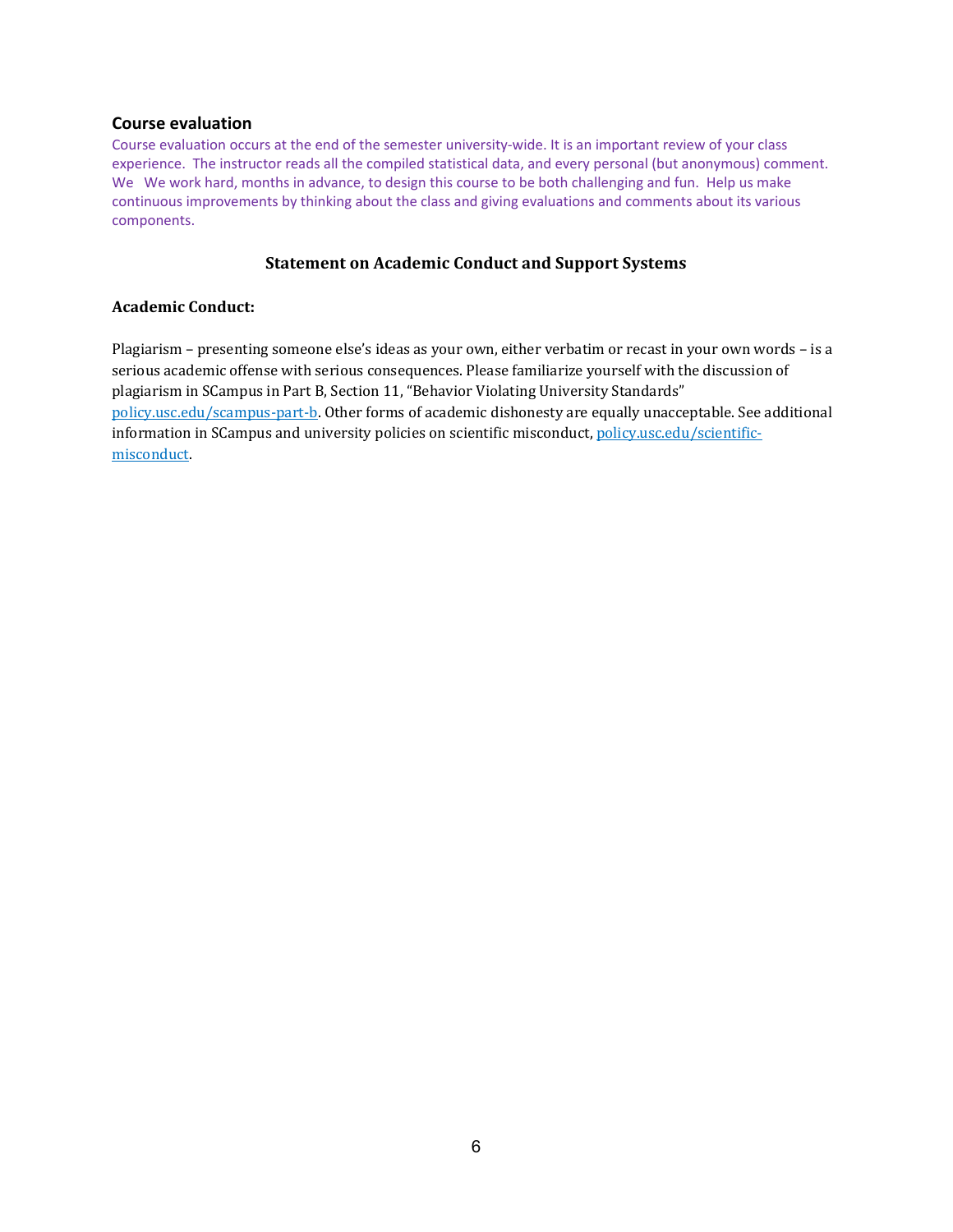# **Support Systems:**

*Counseling and Mental Health - (213) 740-9355 – 24/7 on call* [studenthealth.usc.edu/counseling](https://studenthealth.usc.edu/counseling/)

Free and confidential mental health treatment for students, including short-term psychotherapy, group [co](https://engemannshc.usc.edu/counseling/)unseling, stress fitness workshops, and crisis intervention.

*National Suicide Prevention Lifeline - 1 (800) 273-8255 – 24/7 on call* [suicidepreventionlifeline.org](http://www.suicidepreventionlifeline.org/)

Free and confidential emotional support to people in suicidal crisis or emotional distress 24 hours a day, 7 [da](http://www.suicidepreventionlifeline.org/)ys a week.

*Relationship and Sexual Violence Prevention Services (RSVP) - (213) 740-9355(WELL), press "0" after hours – 24/7 on call*

[studenthealth.usc.edu/sexual-assault](https://studenthealth.usc.edu/sexual-assault/)

Free and confidential therapy services, workshops, and training for situations related to gender-based har[m.](https://engemannshc.usc.edu/rsvp/)

# *Office of Equity and Diversity (OED) - (213) 740-5086 | Title IX – (213) 821-8298* [equity.usc.edu,](https://equity.usc.edu/) [titleix.usc.edu](http://titleix.usc.edu/)

Information about how to get help or help someone affected by harassment or discrimination, rights of protected classes, reporting options, and additional resources for students, faculty, staff, visitors, and applicants.

# *Reporting Incidents of Bias or Harassment - (213) 740-5086 or (213) 821-8298* [usc-advocate.symplicity.com/care\\_report](https://usc-advocate.symplicity.com/care_report/)

Avenue to report incidents of bias, hate crimes, and microaggressions to the Office of Equity and Diversity |Title IX for appropriate investigation, supportive measures, and respons[e.](https://studentaffairs.usc.edu/bias-assessment-response-support/)

# *The Office of Disability Services and Programs - (213) 740-0776*

## [dsp.usc.edu](http://dsp.usc.edu/)

Support and accommodations for students with disabilities. Services include assistance in providing readers/notetakers/interpreters, special accommodations for test taking needs, assistance with architectural [ba](http://dsp.usc.edu/)rriers, assistive technology, and support for individual needs.

# *USC Campus Support and Intervention - (213) 821-4710*

## [campussupport.usc.edu](https://campussupport.usc.edu/)

Assists students and families in resolving complex personal, financial, and academic issues adversely affecting their success as a student.

# *Diversity at USC - (213) 740-2101*

## [diversity.usc.edu](https://diversity.usc.edu/)

Information on events, programs and training, the Provost's Diversity and Inclusion Council, Diversity Liaisons for each academic school, chronology, participation, and various resources for students[.](https://diversity.usc.edu/) 

# *USC Emergency - UPC: (213) 740-4321, HSC: (323) 442-1000 – 24/7 on call*  [dps.usc.edu,](http://dps.usc.edu/) [emergency.usc.edu](http://emergency.usc.edu/)

Emergency assistance and avenue to report a crime. Latest updates regarding safety, including ways in which instruction will be continued if an officially declared emergency makes travel to campus infeasible.